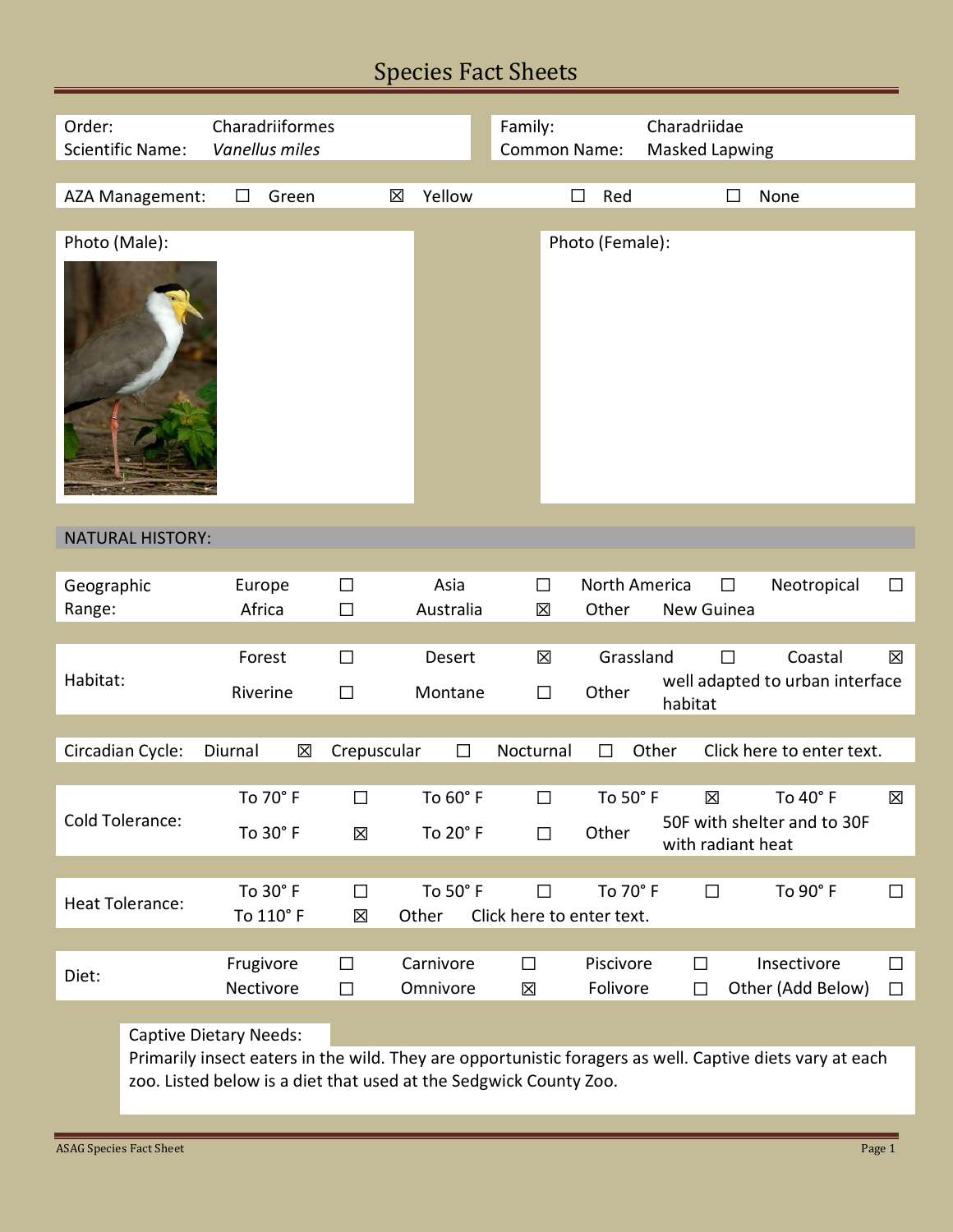Gamebird Mix includes: Finely chopped fruit: apple, grape, banana, melon, sweet potato. Mazuri Exotic Gamebird pellets Soaked Mazuri parrot pellets Mazuri small bird maintenance mini Chopped romaine lettuce Chopped hard-boiled egg

Also added to the diet is Nebraska Bird of Prey meat, and mealworms.

| Life Expectancy in the Wild:                                                                                                                                                     | Males:                                                                                                                                                                                    | 12 years                                                                                                                                                                                                                                    | Females: | 12 years      |  |  |  |  |
|----------------------------------------------------------------------------------------------------------------------------------------------------------------------------------|-------------------------------------------------------------------------------------------------------------------------------------------------------------------------------------------|---------------------------------------------------------------------------------------------------------------------------------------------------------------------------------------------------------------------------------------------|----------|---------------|--|--|--|--|
| Life Expectancy in Captivity:                                                                                                                                                    | Males:                                                                                                                                                                                    | 15-18 years                                                                                                                                                                                                                                 | Females: | $17-19$ years |  |  |  |  |
|                                                                                                                                                                                  |                                                                                                                                                                                           |                                                                                                                                                                                                                                             |          |               |  |  |  |  |
| <b>BREEDING INFORMATION:</b>                                                                                                                                                     |                                                                                                                                                                                           |                                                                                                                                                                                                                                             |          |               |  |  |  |  |
| Age at Sexual Maturity:                                                                                                                                                          | Males:                                                                                                                                                                                    | 1-2 years                                                                                                                                                                                                                                   | Females: | 2-3 years     |  |  |  |  |
| Courtship Displays:                                                                                                                                                              | Birds pair off and have displays of head bobbing and vocalizations. Pairs are<br>very territorial of their nesting site and typically will reuse the same sites<br>every breeding season. |                                                                                                                                                                                                                                             |          |               |  |  |  |  |
|                                                                                                                                                                                  |                                                                                                                                                                                           |                                                                                                                                                                                                                                             |          |               |  |  |  |  |
| Nest Site Description:                                                                                                                                                           | Usually nests in short grass, often near water; nest is depression in the<br>ground, unlined or lined with plant material, pebbles and debris.                                            |                                                                                                                                                                                                                                             |          |               |  |  |  |  |
|                                                                                                                                                                                  |                                                                                                                                                                                           |                                                                                                                                                                                                                                             |          |               |  |  |  |  |
| Clutch Size, Egg Description:                                                                                                                                                    | 3-4 eggs, which are a yellowish-olive to light brownish-olive in color and pear<br>shaped.                                                                                                |                                                                                                                                                                                                                                             |          |               |  |  |  |  |
|                                                                                                                                                                                  |                                                                                                                                                                                           |                                                                                                                                                                                                                                             |          |               |  |  |  |  |
| <b>Incubation Period:</b>                                                                                                                                                        | 28-30 days starts with<br>penultimate egg                                                                                                                                                 | 6-7 weeks<br>Fledgling Period:                                                                                                                                                                                                              |          |               |  |  |  |  |
|                                                                                                                                                                                  |                                                                                                                                                                                           |                                                                                                                                                                                                                                             |          |               |  |  |  |  |
| Parental Care:<br>Both parents incubate and care for the chicks.                                                                                                                 |                                                                                                                                                                                           |                                                                                                                                                                                                                                             |          |               |  |  |  |  |
| <b>Chick Development:</b><br>Chick has upperparts pale brown speckled buff and mottled black, white hind neck<br>collar, underparts mostly white; young can swim from early age. |                                                                                                                                                                                           |                                                                                                                                                                                                                                             |          |               |  |  |  |  |
|                                                                                                                                                                                  |                                                                                                                                                                                           |                                                                                                                                                                                                                                             |          |               |  |  |  |  |
| <b>CAPTIVE HABITAT INFORMATION:</b>                                                                                                                                              |                                                                                                                                                                                           |                                                                                                                                                                                                                                             |          |               |  |  |  |  |
| Social Structure in the Wild:                                                                                                                                                    | During the non-breeding season, they form small flocks. During the breeding<br>season they pair off to nest.                                                                              |                                                                                                                                                                                                                                             |          |               |  |  |  |  |
|                                                                                                                                                                                  |                                                                                                                                                                                           |                                                                                                                                                                                                                                             |          |               |  |  |  |  |
| Social Structure in Captivity:                                                                                                                                                   |                                                                                                                                                                                           | Either single pairs, or single sex groups. Mixed sex groups of juveniles can be<br>kept together for extended periods. Parents generally will tolerate young of<br>year until subsequent clutch is close to hatch at which time parents may |          |               |  |  |  |  |